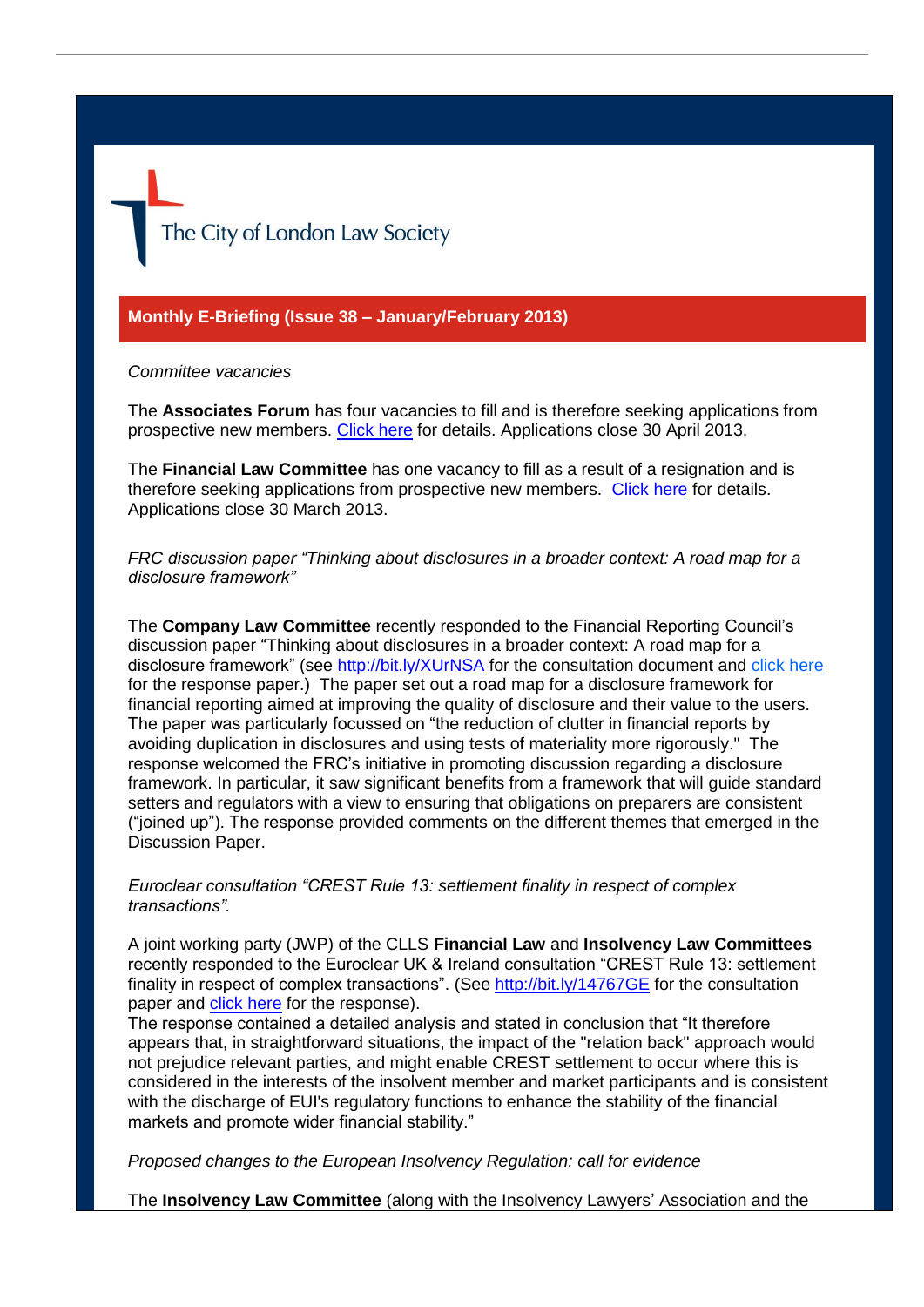Association of Business Recovery Professionals ("R3")) recently produced an initial response to the Insolvency Service's Call for Evidence on European Commission proposals for EU insolvency reform. (See<http://www.bis.gov.uk/insolvency/Consultations/EU-CallForEvidence> for the consultation paper and [click here](http://www.citysolicitors.org.uk/FileServer.aspx?oID=1351&lID=0) for the response.) The **Financial Law Committee** also expressed its whole-hearted support for the views expressed in the submission – [Click](http://www.citysolicitors.org.uk/FileServer.aspx?oID=1352&lID=0)  [here.](http://www.citysolicitors.org.uk/FileServer.aspx?oID=1352&lID=0) The Call for Evidence related to the European Commission's publication of its proposals to reform EU insolvency law in December 2012. As part of its ongoing discussions with UK stakeholders, The Insolvency Service sought views and evidence on the likely costs and benefits of the Commission's proposals, and whether the Government should opt-in to the proposals. The response focussed in particular on the questions of opt-in and the listing of schemes of arrangement. The submission stated, inter alia, that "[w]e very firmly believe that the UK should opt in to the negotiations on the proposed Regulation", and that opting out of the negotiations would be contrary to the interests of the UK.

# *New Land Law Committee precedent document*

The **Land Law Committee** recently published a precedent "Deed of Release of Rights to Light and Air". [\(Click here](http://www.citysolicitors.org.uk/Default.aspx?sID=923&lID=0) for the document).

# *Specimen terms of business for the supply of services by a barrister in a commercial case*

The CLLS and the Commercial Bar Association ("COMBAR") have published specimen terms of business for the supply of services by a barrister in a commercial case, together with a guidance note on those terms. As the associated press release [\(Click here\)](http://www.citysolicitors.org.uk/FileServer.aspx?oID=1329&lID=0) stated: "The CLLS and COMBAR have agreed a standard form of contract for use in commercial cases by solicitors and barristers. This form of contract is the product of more than two years of constructive discussions between CLLS and COMBAR, both of whom recognised the benefits to both barristers and solicitors of having a form of contract agreed by representatives of the two sides of legal profession rather than one imposed unilaterally or that needed to be negotiated from scratch on each occasion a barrister is instructed.

Use of the terms is voluntary, and the terms will need adaption for individual cases. The terms were negotiated with a view to saving individual parties from either drafting their own terms or having to start from a clean sheet of paper each time a barrister is instructed."

[Click here](http://www.citysolicitors.org.uk/FileServer.aspx?oID=1321&lID=0) for the COMBAR/CLLS Guidance note on the Agreement for the Supply of Services by a Barrister in a Commercial Case and [click here](http://www.citysolicitors.org.uk/FileServer.aspx?oID=1322&lID=0) for the COMBAR/CLLS specimen Agreement for the Supply of Services by a Barrister in a Commercial Case.

# *DCLG consultations on "Nationally Significant Infrastructure Planning" and "Planning performance and the Planning Guarantee"*

The **Planning & Environmental Law Committee** recently responded to the DCLG consultation "Nationally significant infrastructure planning: expanding and improving the 'one stop shop' approach for consents". (See <http://bit.ly/WxXnpz> for the consultation paper and [click here](http://www.citysolicitors.org.uk/FileServer.aspx?oID=1325&lID=0) for the response). The consultation's aim was to seek views from interested bodies on:

- what consents should be moved within the scope of an expanded 'one stop shop' for major infrastructure, and
- proposals for streamlining the current list of statutory consultees that developers are required to consult before applying for a development consent order.

The Committee's response generally welcomed the Government's proposals, and responded in detail to the consultation questions.

The Committee also recently responded to the DCLG consultation. "Nationally significant infrastructure planning: extending the regime to business and commercial projects". (See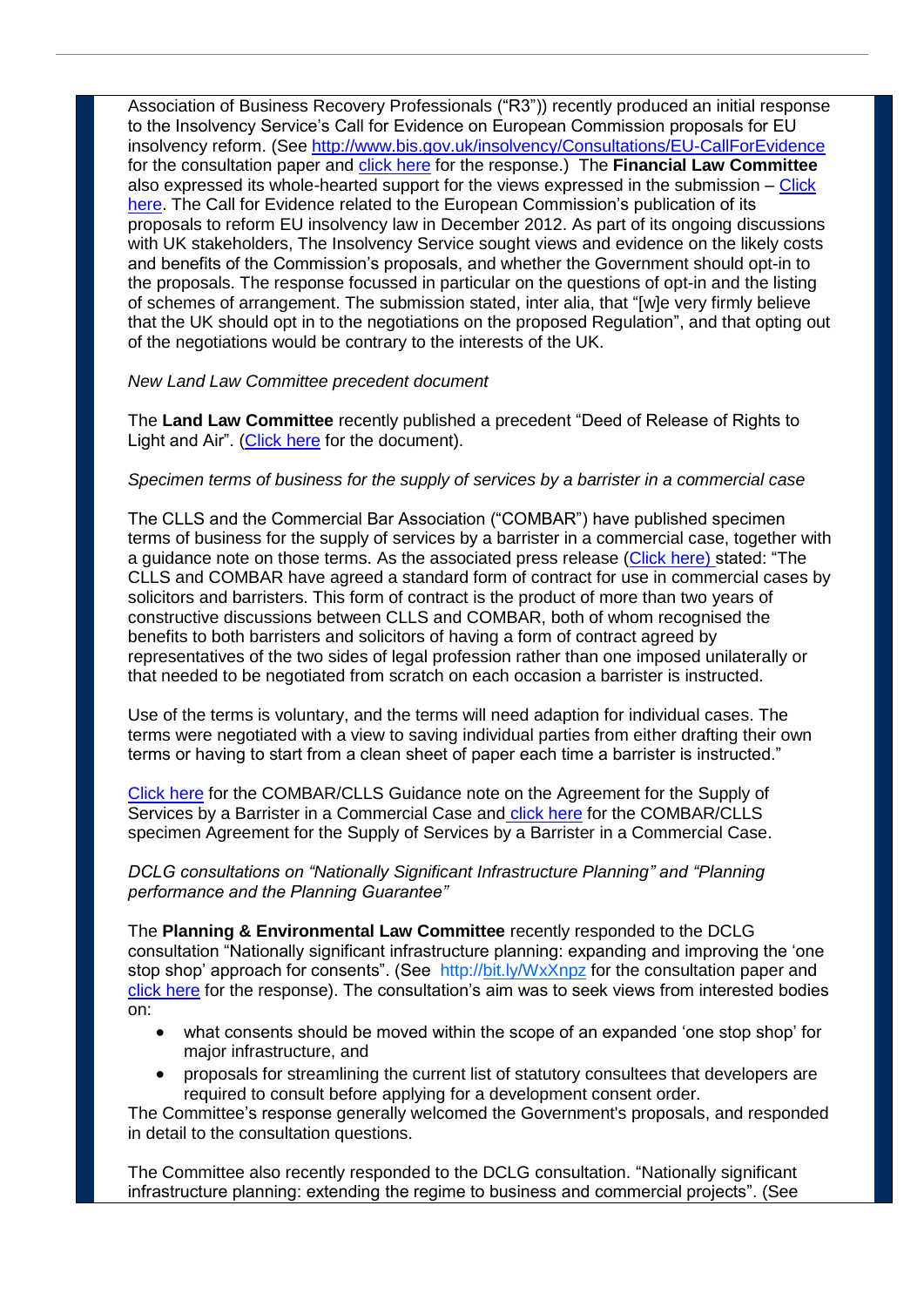[http://bit.ly/Zn60Sqf](http://bit.ly/Zn60Sq)or the consultation paper and [click here](http://www.citysolicitors.org.uk/FileServer.aspx?oID=1324&lID=0) for the response.) As the consultation document stated, "To help speed up planning decisions for the most complex projects and to increase choice for developers, the government proposes to extend the scope of the Planning Act 2008 so that a wider range of development can be brought within the nationally significant infrastructure planning regime. This will allow developers of nationally significant business or commercial projects to apply to the Secretary of State for the option of using the streamlined planning regime set out in the Planning Act." The consultation sought views about the proposal to extend the nationally significant infrastructure regime and, in particular, about the types and forms of business and commercial projects to be prescribed in regulations. The submission responded in detail to the various consultation questions.

The Committee also responded to the DCLG consultation "Planning performance and the Planning Guarantee". (See<http://bit.ly/134EiPB> for the consultation paper and [click here](http://www.citysolicitors.org.uk/FileServer.aspx?oID=1323&lID=0) for the response.) The consultation linked to the Government's proposals, contained within Clause 1 of the Growth and Infrastructure Bill, to introduce legislation to give applicants the choice of submitting planning applications direct to the secretary of state, where the local planning authority is underperforming. The consultation sought views on what measures to use to identify an authority's performance, how to identify underperformance and how to identify improved performance and related measures to underpin the Planning Guarantee. The submission welcomed this further initiative to speed up planning procedures in an attempt to secure the delivery of much needed development and growth, and responded to the specific consultation questions.

#### *MoJ consultation on the judicial review process.*

The Committee also recently responded to the Ministry of Justice consultation "Judicial Review: proposals for reform". (See [https://consult.justice.gov.uk/digital](https://consult.justice.gov.uk/digital-communications/judicial-review-reform)[communications/judicial-review-reform](https://consult.justice.gov.uk/digital-communications/judicial-review-reform) for the consultation document and [click here](http://www.citysolicitors.org.uk/FileServer.aspx?oID=1327&lID=0) for the response**.**) In the consultation, the Government sought views on a package of measures to stem the growth in applications for judicial reviews. The measures aimed to tackle "the burden that this growth has placed on stretched public services whilst protecting access to justice and the rule of law". The engagement exercise sought views on various proposals including reducing the time limits for bringing a judicial review relating to procurement or planning (in order to bring them into line with the appeal timetable which already applies to those cases). In general terms, the submission welcomed the Government's proposals and in particular the efforts to reduce delay in the judicial review procedure and to introduce more rigour to the screening of judicial review claims at the permission stage. The response also set out more detailed comments in response to the questions raised in the consultation paper.

## *SRA's "Co-operation agreements" consultation*

The **Professional Rules & Regulation Committee** ("PR&RC") recently responded to the SRA consultation "Co-operation agreements". (See

<http://www.sra.org.uk/sra/consultations/consultations-closed.page> for the consultation document and [click here](http://www.citysolicitors.org.uk/FileServer.aspx?oID=1326&lID=0) for the response.) The consultation noted that the SRA is "considering a policy of entering into co-operation agreements, in appropriate cases, with witnesses to misconduct who may themselves have had some involvement in the wrongdoing. Typically, this would involve a witness to the misconduct in question cooperating with a wider investigation or prosecution in respect of other regulated persons. The intention is to facilitate reports of misconduct to the SRA by clearly setting out how prompt and frank reporting and co-operation by regulated persons in a wider investigation could mitigate that person's own regulatory position." The consultation sought views on the benefits and risks and, ultimately, upon whether such a policy would be desirable.